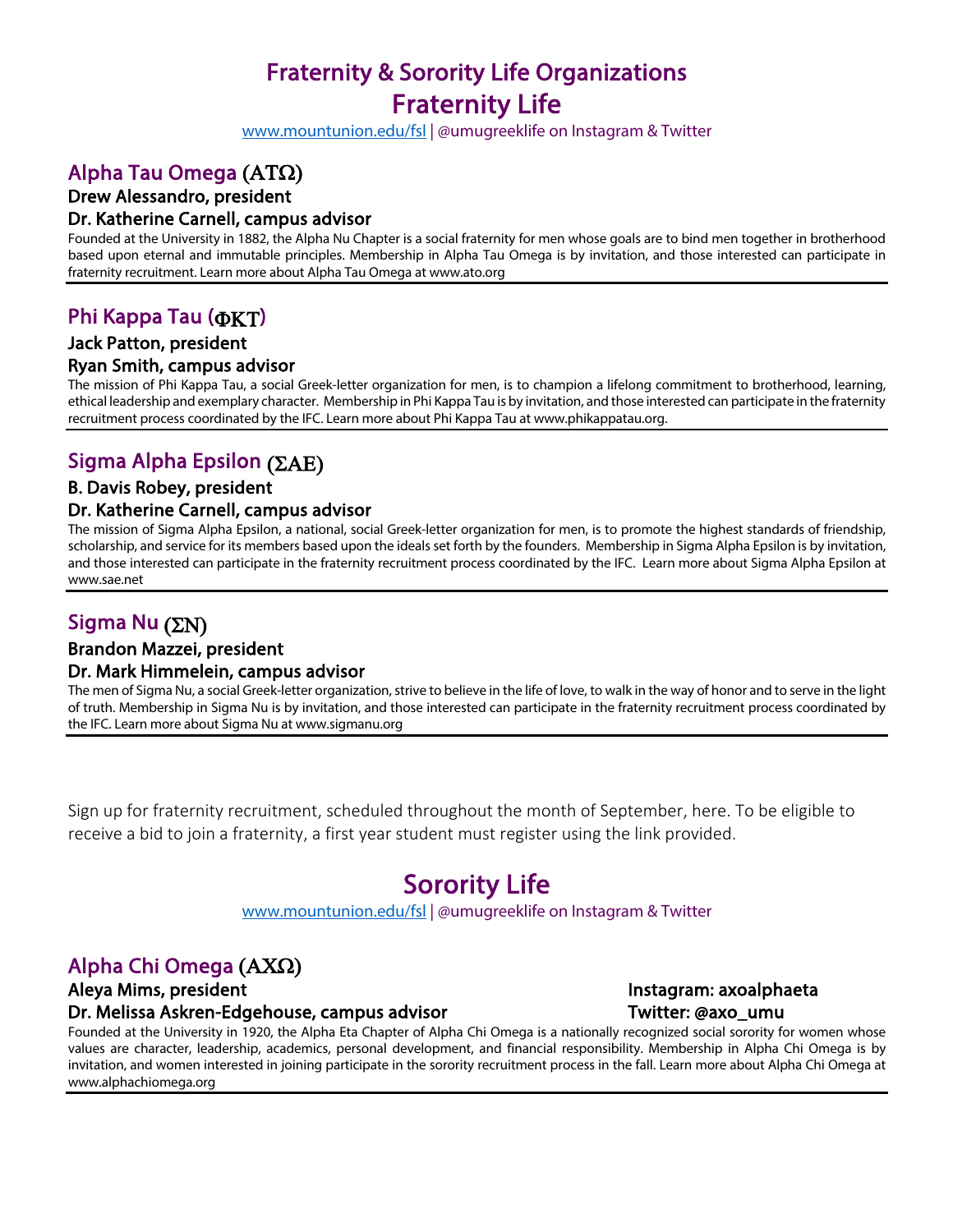## Fraternity & Sorority Life Organizations

## Alpha Delta Pi  $(A\Delta\Pi)$

## Lauren Samsa, president and a series of the Instagram: adpiumu

### Marci Muckleroy, campus advisor New York Controllers and Twitter: @ADPiGammaTheta

Founded at the University in 1948, the Gamma Theta Chapter of Alpha Delta Pi is also a nationally recognized chapter of the sorority for women who value character, high scholastic attainment, friendship, and contributions to the campus and community. Membership in Alpha Delta Pi is by invitation and women interested in joining participate in the sorority recruitment process in the fall. Learn more about Alpha Delta Pi at www.alphadeltapi.org

## Alpha Xi Delta  $(A\Xi\Delta)$

## Amy Pfeister, president

### Dr. Kristine Turko, campus advisor

Alpha Xi Delta, founded at the University in 1902, is a nationally recognized sorority chapter for women based upon the values of friendship, lifelong learning, and pursuit of personal excellence. Membership in Alpha Xi Delta is by invitation only, and women interested in joining participate in the sorority recruitment process. Learn more about Alpha Xi Delta at www.alphaxidelta.org

## Delta Sigma Tau  $(\Delta \Sigma T)$

### Alyson Kantor, president

**Dr. Katherine Carnell, campus advisor**<br>Delta Sigma Tau is Mount Union's local, social sorority, founded in 1990 on the principles of dedication, empowerment, leadership, and ambition. Membership in Delta Sigma Tau is by invitation only, and women interested in joining participate in the sorority recruitment process in the fall semester.

Sign up for sorority recruitment, September 19 & September 24-26, here.

Additional Opportunities in Fraternity & Sorority Life

## Greeks Advocating the Mature Management of Alcohol (GAMMA)

### Robert Boyer, president

Kelleen Weber, campus advisor<br>Open to all fraternity men and sorority women, GAMMA is a national organization providing resources for peer education for fraternity and sorority members. GAMMA offers programming in four major risk-reduction topic areas, including alcohol and impaired driving, drugs, sexual assault, and sexual health.

## Interfraternity Council

# Cullen Vereb, president

Dr. Katherine Carnell, campus advisor<br>IFC is the governing body of the national fraternities on campus that promotes the Greek community by maintaining harmony and cooperative spirit among fraternities. Two representatives from each fraternity make up the Council.

## Order of Omega Greek-Letter Society

### Lauren Samsa, president

Dr. Katherine Carnell, campus advisor<br>A national leadership honorary recognizing outstanding junior and senior fraternity or sorority members. New members must have a cumulative GPA above the all-Greek average and are selected based upon their leadership and academic achievement within the Greek, University, and local community. Membership is by invitation.

## Panhellenic Council

### Maggie Craig, president

Dr. Katherine Carnell, campus advisor<br>Panhellenic Council is the governing body of the four sororities with the purpose of fostering a spirit of cooperation and understanding of mutual concerns and interests within the Greek community. Membership consists of two representatives from each sorority.